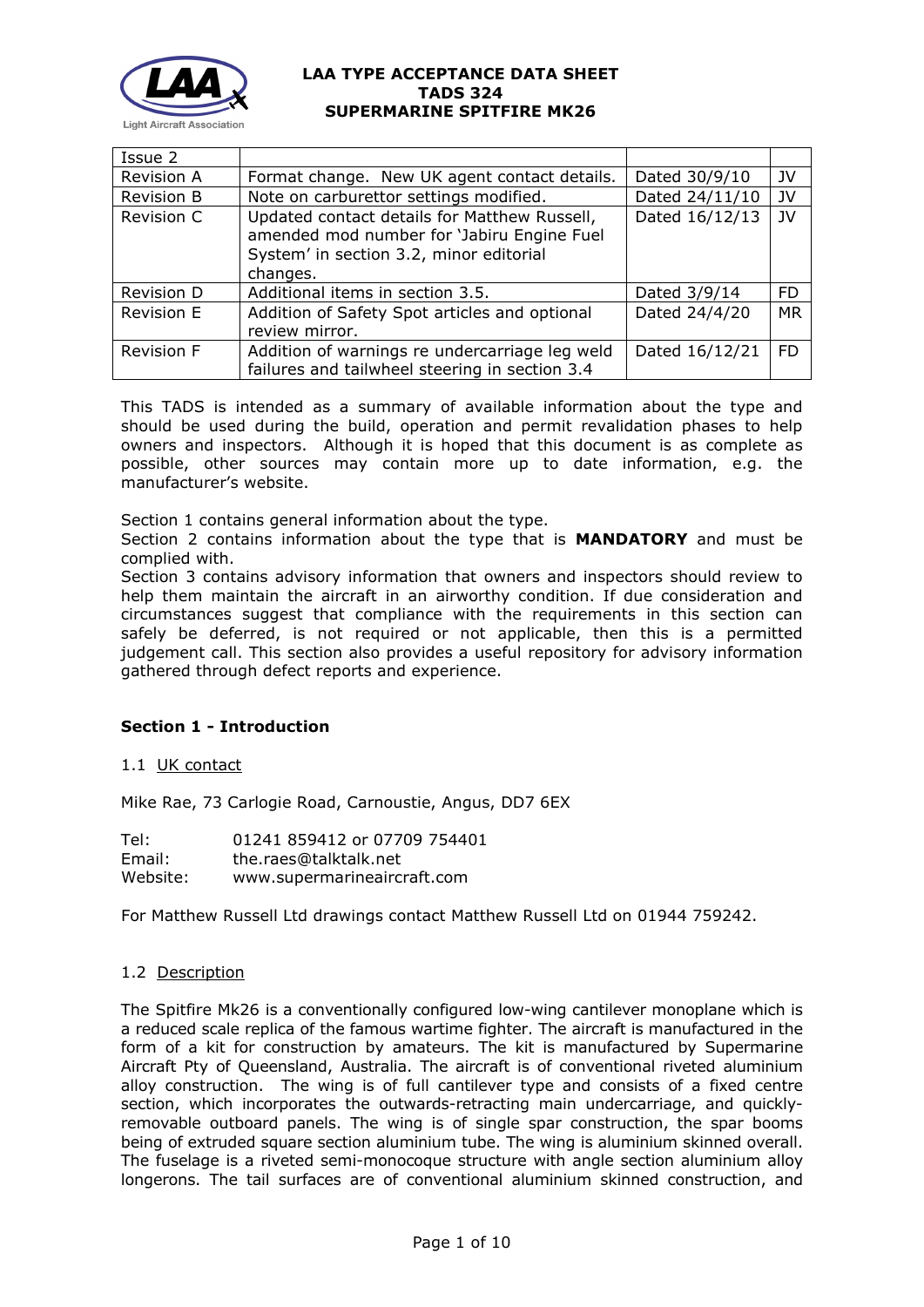

incorporate aerodynamic balanced control surfaces. The control surfaces are operated by a conventional system of stranded steel cables, pushrods and bellcranks. The large plain flaps are electrically operated and their position is infinitely variable between stops. A single fuel tank is mounted in the forward fuselage turtledeck between the firewall and the instrument panel.

A conventional steerable tailwheel type undercarriage is fitted, the two main undercarriage units being independently retractable using electric motors and manual up and down locks operated via Teleflex type cables. Emergency lowering can be achieved using a combination of gravity and spring assistance, the connection to the electric rams being released by withdrawing the connection pin using an emergency pull-cable arrangement. Main undercarriage suspension is provided by simple telescopic spring legs, the steerable tailwheel suspension by a conventional cantilever leaf spring arrangement.

The cockpit includes a 'jump seat' immediately behind, and in close proximity to, the pilot. Both pilot and passenger are provided with four-point harnesses. As on the early model original Spitfires, a fixed windscreen and rearwards-sliding canopy are fitted, the rearmost part of the canopy being fixed. The jump seat is located behind the sliding canopy and access to the jump seat is therefore not available once the pilot is in place.

The Spitfire Mk26 has been cleared by the LAA with the flat eight Jabiru 5100A engine. The Isuzu V6 engine option is presently under consideration by the LAA. The MTV-18 electrically operated constant speed propeller has been cleared with the Jabiru 5100A engine. Fixed pitch Jabiru wood propellers may also be used, although note that the only propeller(s) approved for an individual aircraft are those listed on the individual aircraft's Operating Limitations document or in the PTL/1 (Propeller Type List) for the type.

The Spitfire Mk 26 is an SEP Aeroplane (colloquially known as 'Group A'), not a microlight.

The type is not currently cleared by the LAA for aerobatics or spinning.

# **Section 2 – Mandatory information for owners, operators and inspectors**

At all times, responsibility for the maintenance and airworthiness of an aircraft rests with the owner. Condition No 3 of a Permit to Fly requires that: *"the aircraft shall be maintained in an airworthy condition".* 

### 2.1 Fast Build Kit 51% Compliance

The LAA has accepted the content of the fast build kit. Note that it is essential that the major assemblies (wings, fuselage, etc) are supplied in component form requiring assembly by the builder, so that the inspector is able to inspect the individual components and 'open' assemblies and so that the builder is tasked with assembling these major assemblies as part of the 51% rule 'major portion' requirements.

### 2.2 Build Manual

A build manual is provided by Supermarine Aircraft.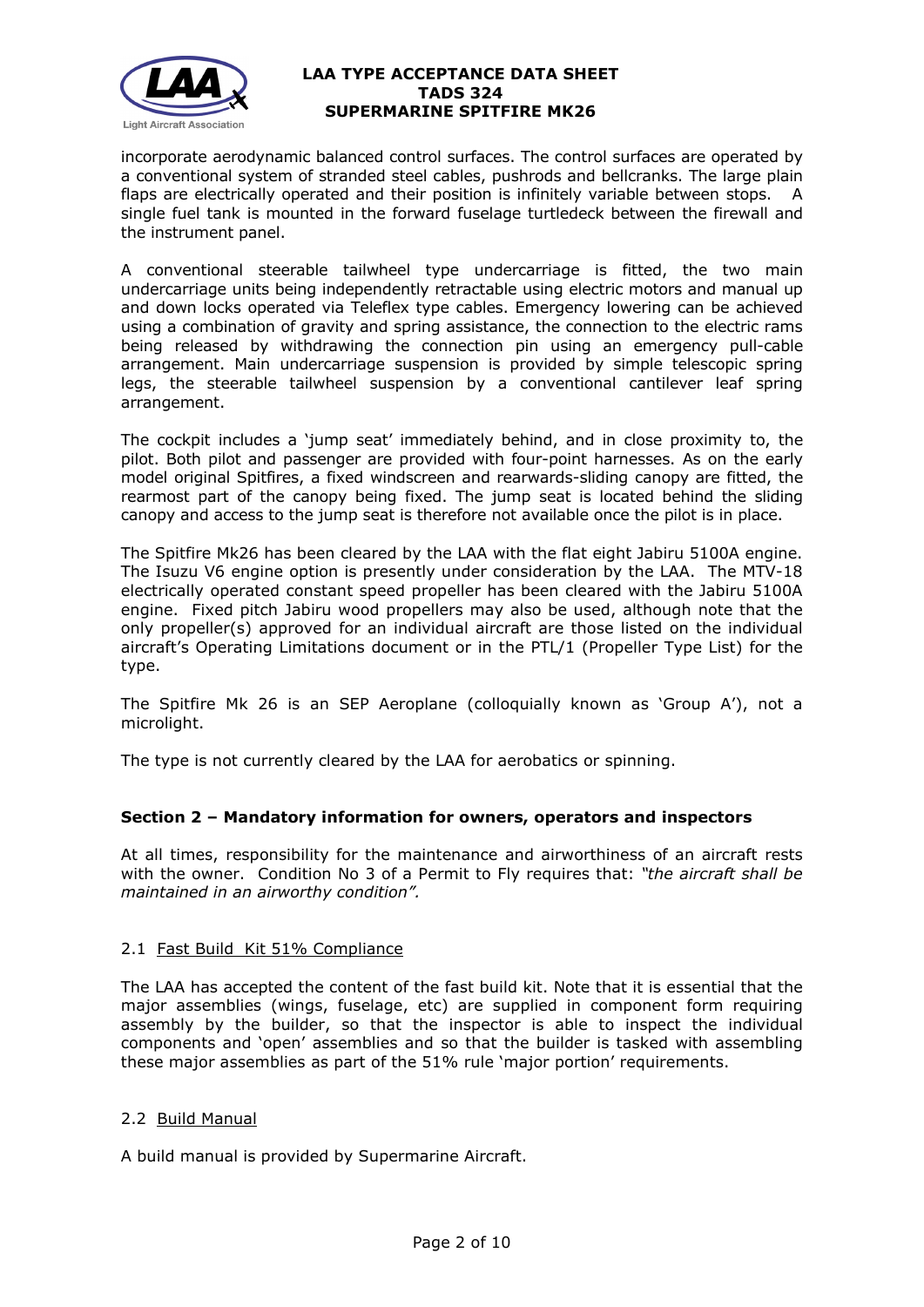

Early build manuals were less detailed than the present version. The following clarification drawings are accepted by the LAA, and may be helpful especially for those with the early kits/manuals.

| Fuel System Layout - Firewall       | Matthew Russell Ltd | 6.9.04   |
|-------------------------------------|---------------------|----------|
| Carb Plenum Location                | Matthew Russell Ltd | 6.9.04   |
| Fuel System Fuel Cock               | Matthew Russell Ltd | 7.9.04   |
| Air intake / plenum                 | Matthew Russell Ltd | 21.12.03 |
| Cowl Flap Controls                  | Matthew Russell Ltd | 13.9.04  |
| Cowl Flap Control                   | Matthew Russell Ltd | 25.8.05  |
| Oil cooler inst (rect sump engines) | Matthew Russell Ltd | 27.6.05  |
| Oil cooler installation             | Matthew Russell Ltd | 10.12.05 |
| <b>Engine Cowls</b>                 | Matthew Russell Ltd | 10.5.05  |
| <b>Tank Mounting Brackets</b>       | Matthew Russell Ltd | 16.1.04  |

### 2.3 Build Inspections

Build inspection schedule 48.

Inspector approval codes A-A or A-M or K. Inspector signing off final inspection also requires 'first flight' endorsement.

## 2.4 Flight Manual

Pilot's Notes are available from Supermarine Aircraft.

### 2.5 Mandatory Permit Directives

Nil applicable specifically to this aircraft type.

Also check the LAA website for MPDs that are non-type specific [\(TL2.22\)](http://www.lightaircraftassociation.co.uk/engineering/TechnicalLeaflets/Operating%20An%20Aircraft/TL%202.22%20non-type%20specific%20MPDs.pdf).

### 2.6 LAA Required Modifications (including LAA issued AILs, SBs, etc)

The following mandatory requirements apply:

- 1 Stall handling Aircraft must have acceptable stall warning and stall characteristics, to be assessed on an individual aircraft basis. Addition of wing leading edge stall strips (as shown Matthew Russell Ltd drawing) gave satisfactory results on G-CCZP but were ineffective on G-CCGH, which uses an artificial stall warner.
- 2 Fuel pressure A fuel pressure gauge must be fitted. Normal practise for aircraft gauge with mechanical and electric boost pump, to allow pilot to check operation of both pumps before flight and to indicate any fuel system defects.
- 3 Retractable undercarriage Conventional red (travelling) and green (gear down) undercarriage position lights must be fitted on the instrument panel. These may be activated by the existing gear microswitches. Lights to be located above gear retraction switches. LAA mod 11422 and Matthew Russell Ltd drawing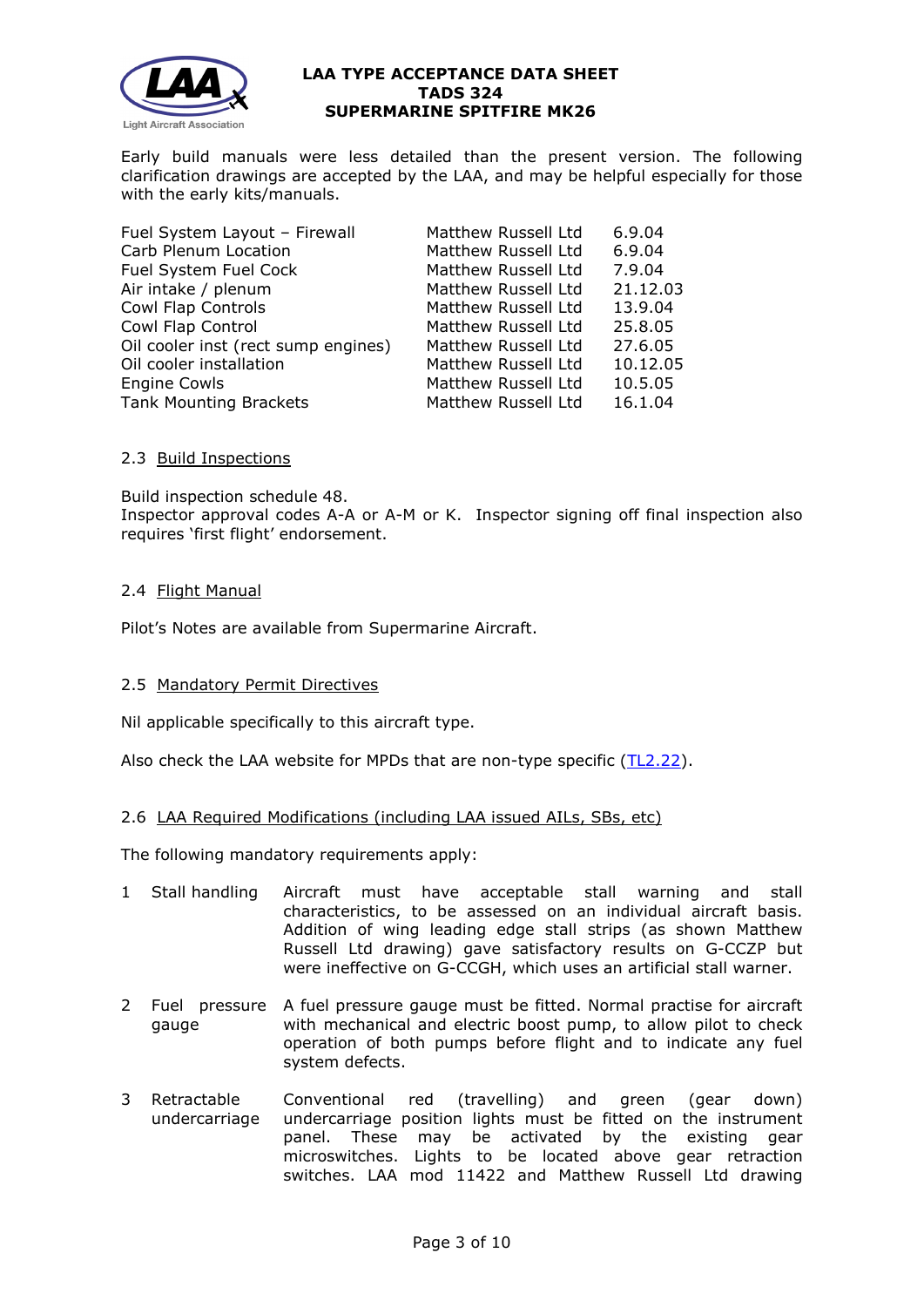

refers.

Both port and starboard undercarriage retraction switches to be grouped together on starboard side of instrument panel for ease of operation. This location places all the undercarriage controls in one group.

Alignment marks to be added to the cockpit sidewall adjacent to the gear latch levers to show position of levers corresponding with fully home position of gear latches.

4 Pilot's shoulder harness Shoulder straps to be fitted with linking strap behind pilot's shoulders to prevent straps sliding off pilot's shoulders. Matthew Russell Ltd drawing refers.

2.7 Additional engine operating limitations to be placarded or shown by instrument markings

Notes:

- Refer to the engine manufacturer's latest documentation for the definitive parameter values and recommended instruments.
- Where an instrument is not fitted, the limit need not be displayed.

With Jabiru 5100 engine:

| Max CHT                | $175^{\circ}$ C |
|------------------------|-----------------|
| CHT warning range      | 150-175°C       |
| Normal CHT range       | 100-150°C       |
| Minimum CHT            | $80^{\circ}$ C  |
| Max oil temp           | $118^{\circ}$ C |
| Warning range oil temp | 100-118°C       |
| Normal oil temp        | 70-90°C         |
| Minimum oil temp       | $30^{\circ}$ C  |
| Oil pressure minimum   | 50 kPa          |
| Oil pressure normal    | 225-500 kPa     |
| Oil pressure warning 5 | 0-225 kPa       |
| Maximum oil pressure   | 500 kPa         |

### 2.8 Control surface deflections

| Ailerons<br>(original) | Up: 14°<br>Down: 12°         |  |
|------------------------|------------------------------|--|
| Elevators              | Up: 18°<br>Down: 15°         |  |
| Flevator tab           | Up: TBC<br>Down: TBC         |  |
| Rudder                 | <i>Left 30°</i><br>Right 30° |  |
| Flab                   | TВ                           |  |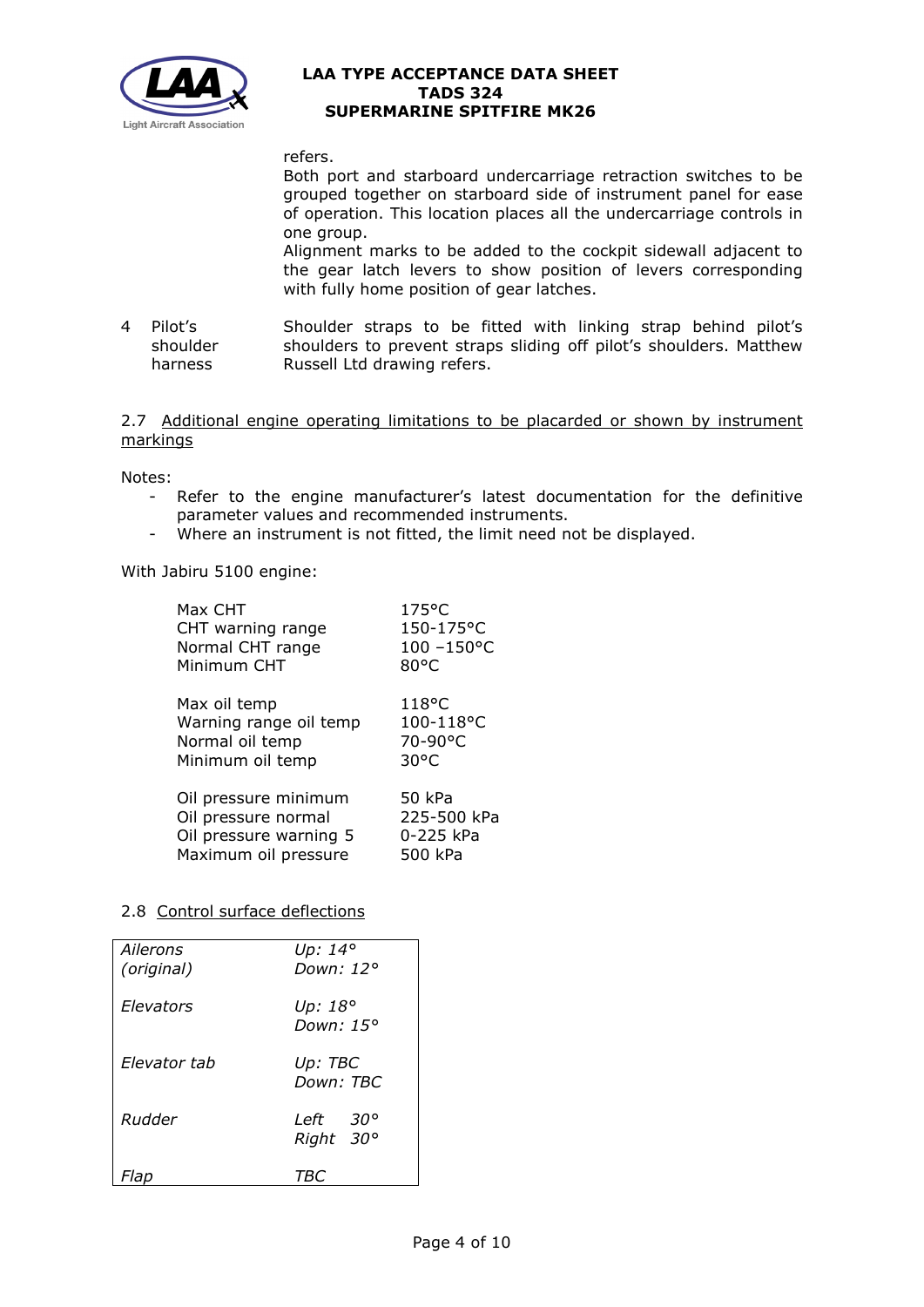

### 2.9 Operating Limitations and Placards

(Note that the wording on an individual aircraft's Operating Limitations document takes precedence, if different.)

- 1. Maximum number of occupants authorised to be carried: Two
- 2. The aircraft must be operated in compliance with the following operating limitations, which shall be displayed in the cockpit by means of placards or instrument markings:
	- 2.1 Aerobatic Limitations Aerobatic manoeuvres are prohibited. Intentional spinning is prohibited.
	- 2.2 Loading Limitations Maximum Total Weight Authorised: 720 kg CG Range: 550 mm to 700 mm aft of datum Datum Point is: front face of the firewall
	- 2.3 Engine Limitations Maximum Engine RPM: 2800 (with MT propeller, otherwise 3000 rpm)
	- 2.4 Airspeed Limitations Maximum Indicated Airspeed ( $V_{NE}$ ): 193 knots IAS Maximum Indicated Airspeed Flaps Extended: 80 knots IAS Maximum Indicated Airspeed Undercarriage Extended: 110 knots IAS
	- 2.5 Other Limitations The aircraft shall be flown by day and under Visual Flight Rules only. Smoking in the aircraft is prohibited.

Additional Placards:

"Occupant Warning - This Aircraft has not been Certificated to an International Requirement"

A fireproof identification plate must be fitted to fuselage, engraved or stamped with aircraft's registration letters.

#### 2.10 Maximum permitted empty weight

Not applicable.

### **Section 3 – Advice to owners, operators and inspectors**

#### 3.1 Maintenance Manual

The build manual includes basic maintenance details. In the absence of a detailed manufacturer's maintenance schedule, refer to LAMS. For engine and propeller refer to manufacturer's maintenance instructions.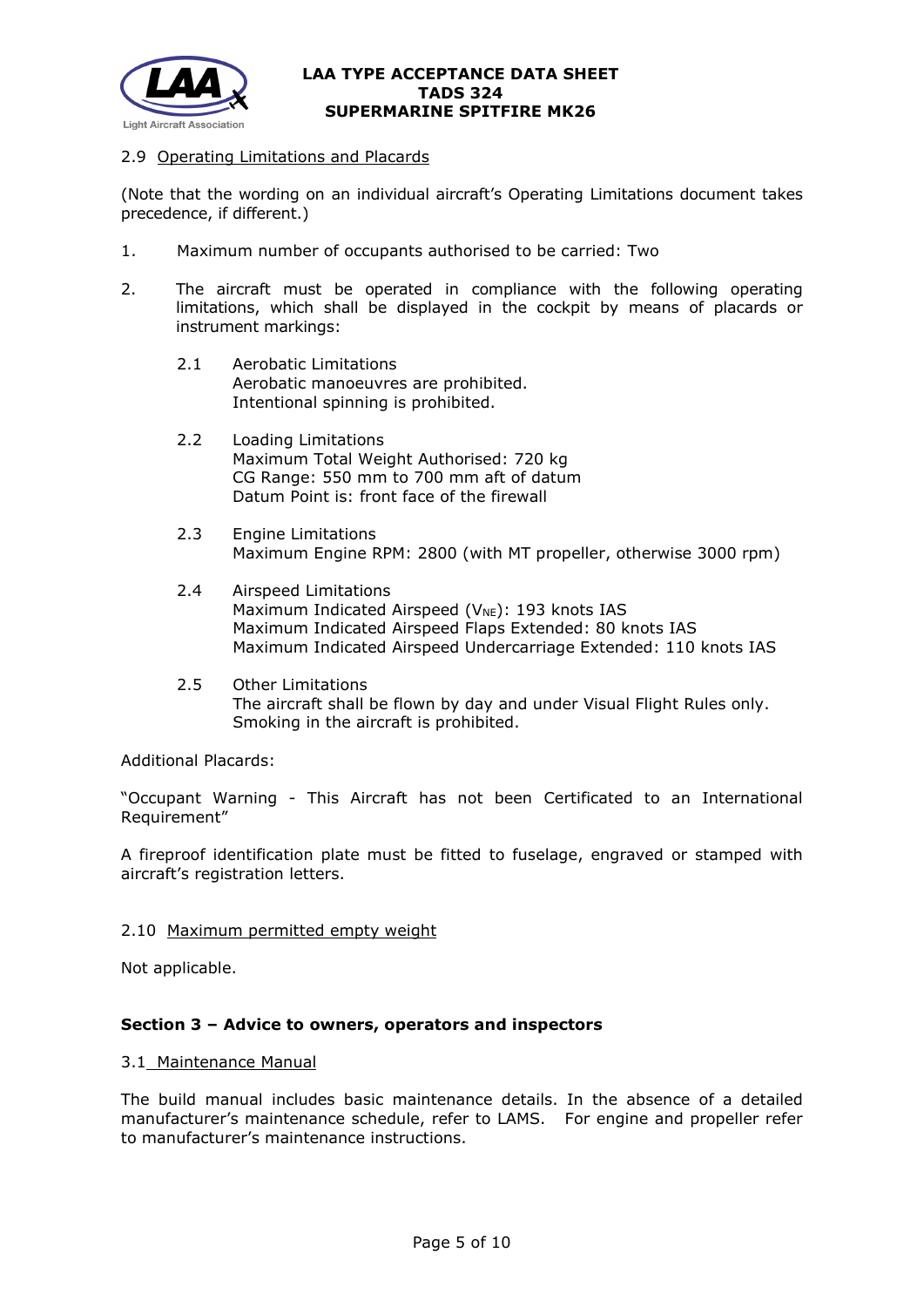

# 3.2 Manufacturer's/Standard Options

The following options are accepted by LAA, having been cleared on G-CCZP:

| Matthew Russell Ltd | 06.9.04                 |
|---------------------|-------------------------|
| Matthew Russell Ltd | 20.7.04                 |
| Matthew Russell Ltd | 16.8.04                 |
| Matthew Russell Ltd | 24.8.04                 |
| Matthew Russell Ltd | 22.8.04                 |
| Matthew Russell Ltd | 24.8.04                 |
| Matthew Russell Ltd | 10.8.04                 |
| Matthew Russell Ltd | 16.8.04                 |
| Matthew Russell Ltd | 16.8.04                 |
| Matthew Russell Ltd | 17.3.04 (LAA mod 11421) |
| Matthew Russell Ltd | 10.8.04                 |
| Matthew Russell Ltd | 16.8.04                 |
| Matthew Russell Ltd | 14.7.04                 |
| Matthew Russell Ltd | 16.7.04                 |
| Matthew Russell Ltd | 10.7.05                 |
| Matthew Russell Ltd | 16.8.05                 |
| Matthew Russell Ltd | 5.8.04 (LAA mod 11423)  |
| Matthew Russell Ltd | 20.10.05                |
| Matthew Russell Ltd |                         |
| Matthew Russell Ltd | 10.6.05                 |
| Matthew Russell Ltd |                         |
| Matthew Russell Ltd | 24.8.05                 |
| Matthew Russell Ltd | 18.3.05 (LAA mod 11422) |
|                     |                         |

Note – neither the V6 engine nor the wing fuel tanks have been accepted by LAA at this time.

Additional options acceptable to LAA:

- Factory-supplied rear-view mirror (bolt heads to be inside the cockpit).

#### 3.3 Manufacturer's Information (including Service Bulletins, Service Letters, etc)

In the absence of any over-riding LAA classification, inspections and modifications published by the manufacturer should be satisfied according to the recommendation of the manufacturer. It is the owner's responsibility to be aware of and supply such information to their Inspector.

Nil known.

### 3.4 Special Inspection Points

- The build manual is somewhat lacking in detail in some areas. For clarification, Matthew Russell Ltd has produced various drawings (see above) to describe how these areas were dealt with on G-CCZP, and have proved satisfactory. These drawings may be helpful to other builders; especially those with early edition build manuals which have less detail than the present version.
- Problems have been experienced with the quality of the kit supplied airframe parts, including seriously misplaced pre-drilled holes and varying wall thickness of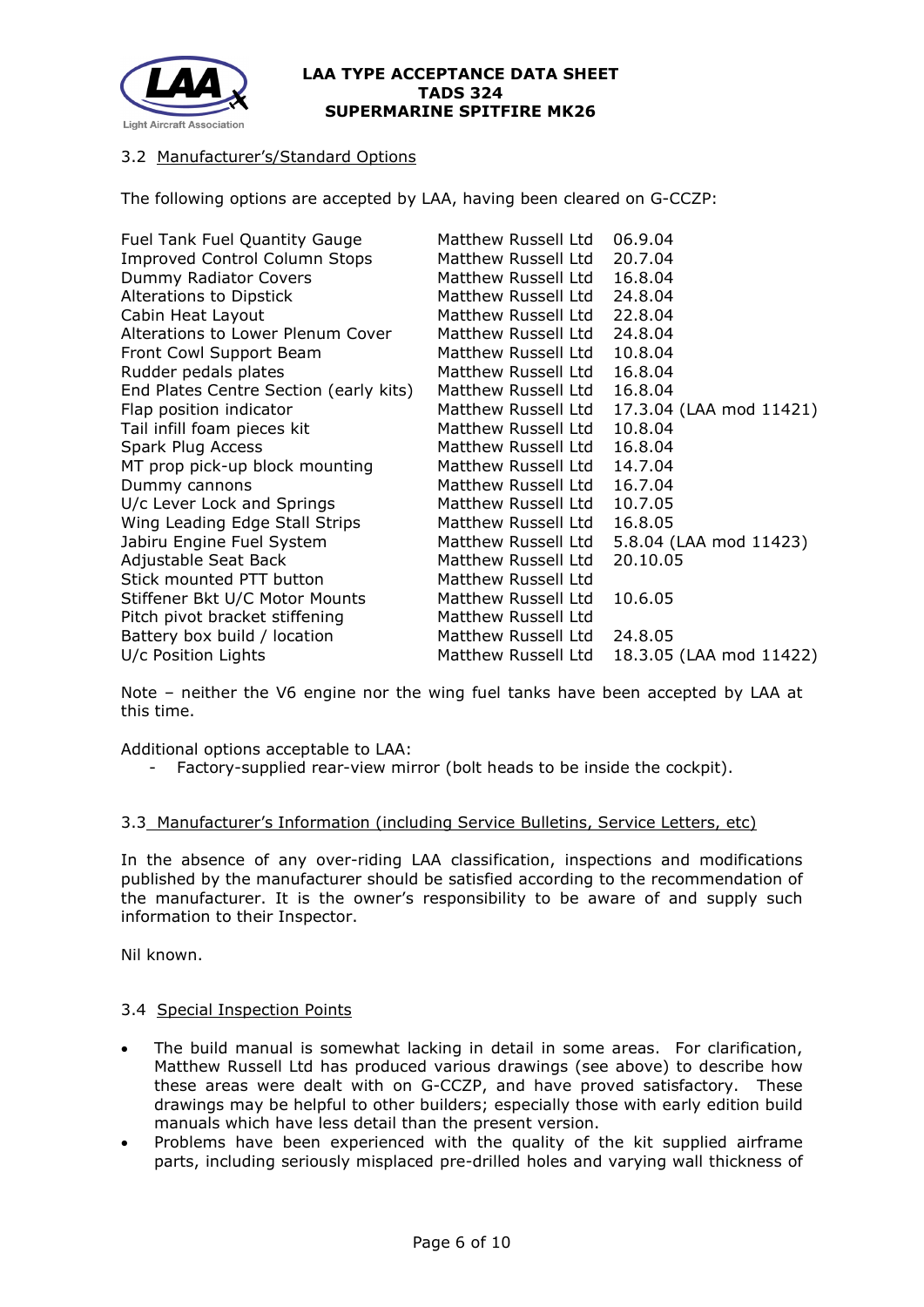

the wing spar cap extrusions. This has lead to some parts having to be scrapped. All kit components must therefore be very carefully checked on receipt.

- Problems were apparently experienced with an air leak at the intake manifold joints of the 5100A engine, needing the mating surfaces to be cleaned up and suitable sealant used.
- Check that wing leading edge profiles are smooth and symmetrical port and starboard, especially at the tip where the skins have significant double curvature.
- Substitution of stronger gear latch return springs. The original springs are not intended to be powerful enough to force the locking pins into the gear latch holes. The pilot has to push the pins in manually. Stronger springs have been fitted on G-CCZP, which are considered acceptable, however the designer does not recommend this as he is concerned this may cause wear problems in the long term. If stronger springs are used, the locking pins and related parts must be checked regularly for signs of wear developing.
- A standard oil cooler, fitted originally to G-CCZP, ruptured in flight causing substantial oil loss. It seems that the oil cooler must be of high pressure type. It is understood that high pressure oil coolers are now being supplied with the Jabiru engine installation kits.
- For Jabiru engine installations, following an incident that occurred on a first flight, the carburettor jetting/needles should be checked against the latest information available from the UK Jabiru agent. In addition, the CHT probe needs to be positioned in accordance with Jabiru recommendations. Fitment of an EGT gauge is strongly recommended.
- Following the accident that befell a UK registered Spitfire Mk 26 in August 2021, on landing, in which one undercarriage leg folded up, it appears that this may have been caused by an internal failure of the undercarriage leg. The internal failure resulted in the lower section of the leg twisting through more than 90 degrees compared to the upper leg so that the wheel was pointing sideways rather than 'fore and aft', leading to a violent and damaging ground loop. The aircraft concerned had suffered a previous heavy landing and the legs had been inspected subsequently for damage, but it seems likely that a weld hidden within the leg had cracked but this did not come to light until the joint broke free altogether during the subsequent accident flight. The shallow penetration of the weld on the leg concerned, when compared with the weld on another damaged Mk 26's leg may also have been a related factor. Unfortunately, due to the nature of the design of the undercarriage legs on the Mk 26, the weld concerned, which attaches the upper end of the splined shaft that holds the upper and lower sections of the leg in alignment, is not visible even with the undercarriage leg stripped to its component parts. It is therefore not possible to check it visually for either the appearance of the weld as manufactured or the presence of cracking in the weld in service. The later Mk 26B leg does not use this splined shaft – instead, the upper and lower sections of the legs are held in alignment by conventional external scissors. Supermarine advise that they can no longer supply parts for the Mk 26 undercarriage legs, as since relocating to the USA they are only supporting the later Mk 26B type. A group of owners of Mk 26s needing replacement legs have chosen to redesign the legs using external scissors like those on the 26B, to avoid the reliance on the spline arrangement, and are having them made in the UK. As part of the redesign they have also incorporated stronger chrome-moly tube to reduce the likelihood of the legs bending in heavy landings. It may be that in time, a different mod could be devised to add external scissors to existing standard Mk 26 legs, but as in the Mk 26B, this would also require small additional cut-outs in the wing to accommodate the scissors when the undercarriage is retracted. Due to the possibility of hidden damage being caused to the welded attachment of the internal splined shaft in a heavy landing, LAA advises great caution in returning to service a leg that has suffered a heavy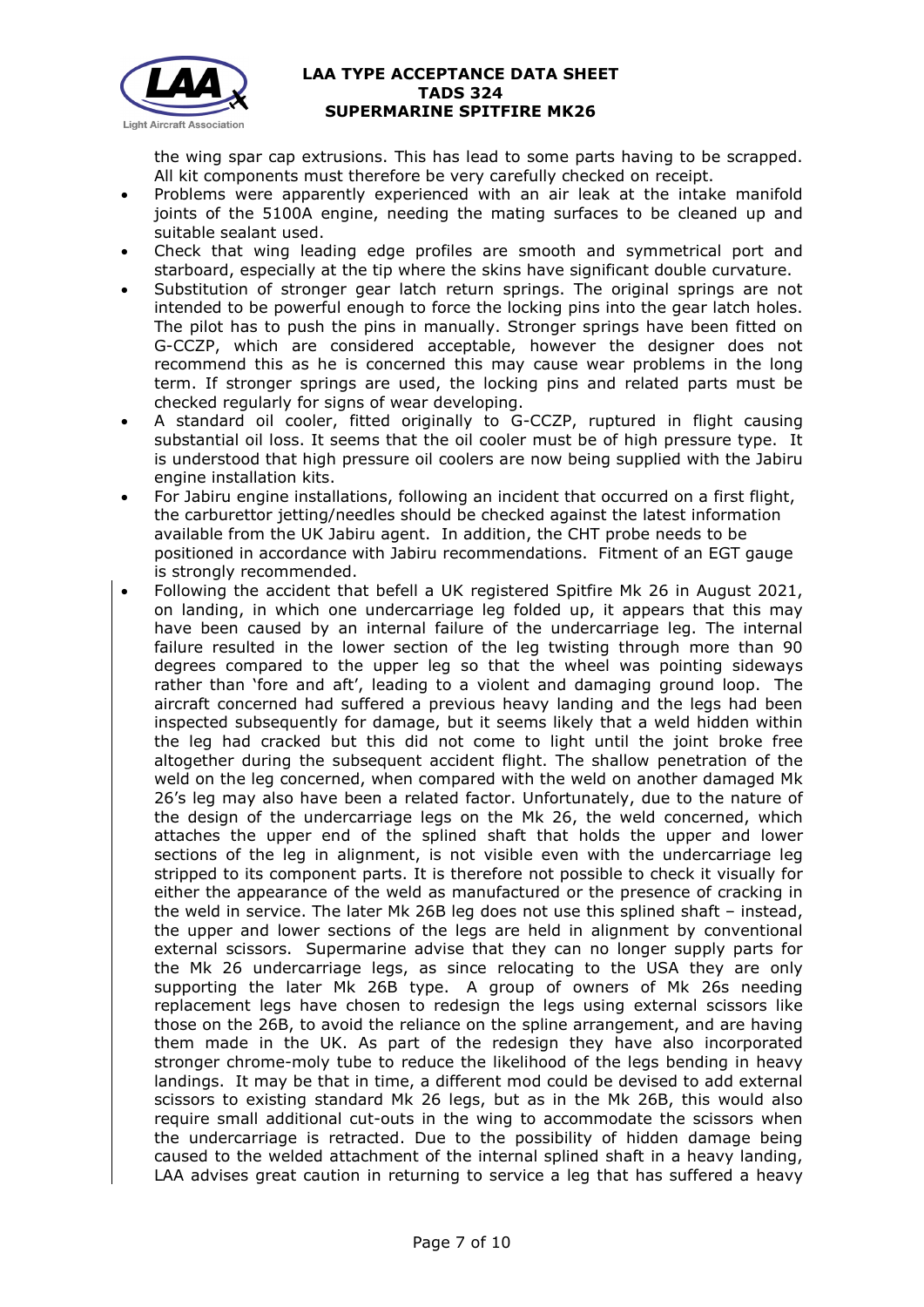

landing but not been condemned due to having become visibly bent. Check very carefully that the mainwheels remain in alignment and that, with the aeroplane jacked up to take the weight off the wheels, the lower part of the leg cannot be manually twisted in relation to the upper leg. It may help to remove the mainwheels and slide a length of suitably sized thick wall steel tube, not more than half a metre long, over each axle in turn so that you can apply more leverage. Whether you detect any movement or not, if you suspect that the weld might have been cracked in a heavy landing, consult LAA Engineering before further flight.

• Problems have been reported with the steerable tailwheel unit either failing to 'break out' into the free castering mode at all, or breaking out prematurely during landing when full rudder is applied to keep straight, leading to loss of directional control and ground loops. The break-out point should be adjusted so that it does not occur while the rudder is within its normal operating range from stop to stop, but breaks out if the tailwheel is forced approximately 10 to 15 degrees past the full rudder travel angle ie when pushing the aeroplane around on the ground to go backwards into the hangar, or when pivoting the aeroplane around one wheel when slow taxiing, using full asymmetric brake. The tailwheel brake out angle can be adjusted by alterations to the slack in the steering springs, the gearing of the tailwheel steering or, better, by modification of the cam profile within the tailwheel steering unit.

Additional weight and balance information:

Levelling datum: top fuselage longeron Moment arm of pilot: 1100 mm Moment arm of passenger: 1600 mm Moment arm of fuel: 400 mm Moment arm of baggage: 1600 mm

# 3.5 Operational Issues

- The first two UK–built examples exhibited a significant wing drop at the stall and no pre-stall warning as first built. Both the wing drop and the lack of stall warning were corrected on G-CCZP by fitting wing leading edge stall strips. Variation between wing leading edge profiles on individual aircraft is likely to cause differences in stall characteristics between individual aircraft. Matthew Russell Ltd drawing (2 sheets) shows stall strip configuration accepted on G-CCZP.
- Aileron control friction friction between ailerons and aileron seal strips makes ailerons stiff to operate which slightly degrades lateral control characteristics in flight. Ensure control stiffness is not excessive, dress seal strips to avoid excessive pressure on ailerons.
- If the tailwheel does not steer satisfactorily, tail wheel assembly may need adjusting on tail spring to give optimum trail angle on tailwheel.
- Check that the engine picks up and runs satisfactorily after a brief zero-g excursion.
- Adjustments may need to be made to the cowling and cooling ducts to optimise engine cooling. One builder did not appreciate the fact that it is essential to create an essentially airtight plenum system so that all the air entering the front intake is forced to pass down through in between the cylinder cooling fins, it is no good having the engine sitting inside the cowls with air just blowing over it and finding its own way out at the bottom. Without proper cooling arrangements the engine will self-destruct in minutes in flight. The message to the pilot is to carry out extensive ground runs and that the engine temperature gauges must be watched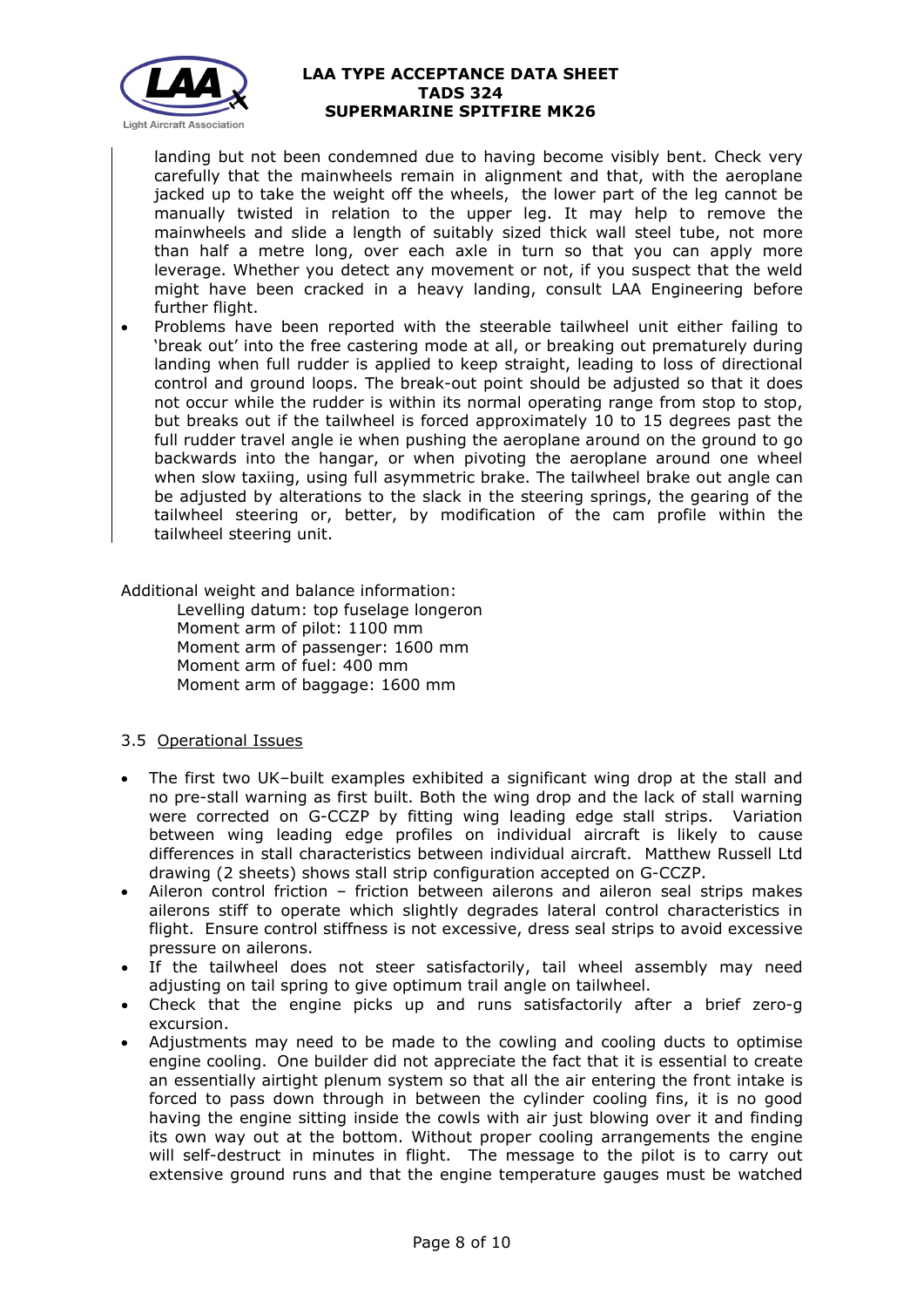

like a hawk on the first flight, and be prepared to curtail the flight immediately if temperatures do not look as though they are going to stabilise within the permitted range.

- Carburettor needles and jets. Jabiru changed the carb needle/jet combination some years ago to a leaner configuration, with a view to improving fuel economy, but then found this caused problems with overheating / piston seizure etc so issued a mandatory bulletin calling for the needle/jets to be changed again to provide richer mixture again. It's important to ensure you have the correct needles and jets as currently specified. It would in any case be a good idea to check the plug colours /appearance before and after the first flight to make sure that mixture strengths are OK, not just to rely on CHTs and EGTs.
- VP prop. It's important to bear in mind that the Jabiru engine was designed with a lightweight fixed pitch prop in mind, not a constant speed unit. The ability with a constant speed prop to run the engine at high throttle settings but with the RPM held down to low figures (e.g. 2500-2600) may not suit the mixture characteristics of the Bing carburettors as set up, and may cause the engine to tend to run lean and more likely to seize. The MT prop is not allowed to be used at more than 2800 RPM, so there's a tendency to over-prop the engine anyway. The main message is for the pilot NOT to combine high throttle settings with RPMs held below 2800, the Jabiru engine is designed to run at high power at 3000 RPM not 2600 and Jabiru warn strongly against 'strangling' it in this way.
- CHT gauges. One builder didn't appreciate the importance of where the CHT gauge thermocouples were placed on the cylinder heads, or that this placement would affect what the readings were and therefore what the 'red line' should be.
- As the mixture strength and cooling effect may differ between cylinders it's important to be able to monitor all eight CHT's not just what is assumed to be the hottest pair – it may be one of the others that's hottest.
- Brakes. Several owners have had problems with spongy brakes; some have fitted uprated master cylinders and brake lines in the hope of improving things. A recent finding is that because of the way the brake pedals and master cylinders are mounted, any springiness in the rudder circuit translates into sponginess in the brakes. The rudder circuit on some examples has become spongy because of the rudder horn starting to move inside the rudder in response to the pilot pressing hard on both brakes together – effectively this pulls the rudder forwards and bends the rudder spar in the vicinity of the bottom hinge. An LAA mod to avoid this issue is just being drawn up, after successful implementation on one of the Enstone Spitfires. For now it is important to be aware of this issue and keep an eye on the rudder for signs of problems developing at the bottom if over-stressed by high brake forces being applied. It's also been found that the rudder pedal 'leg length' adjustment makes a surprising difference to the seeming effectiveness of the brakes – much more difference than you'd anticipate.
- One builder didn't check the security of the propeller retaining nuts before flight, probably because he assumed it had already been done – the (very expensive constant speed) prop came off in flight and was never found. Luckily a safe and skilful propeller-less forced landing was made back onto the airfield. This is quite a complex aircraft and needs a disciplined approach to the final checks and sign-offs, flagging anything that's 'still to do'.
- One pilot hadn't fully prepared himself mentally for how to operate the unique retractable gear, or how the emergency system worked, consequently when he had to use it in an emergency, he got it wrong, which contributed to the brandnew aircraft being wrecked. With the Mk 26 u/c it really is important to let the new pilot practise the operation of the undercarriage beforehand with the aircraft on jacks, until it's operation is second nature so he can still manage it when under pressure, understands what the lights and tell-tale rods mean etc. This also allows a final check on proper adjustment, alignment etc.